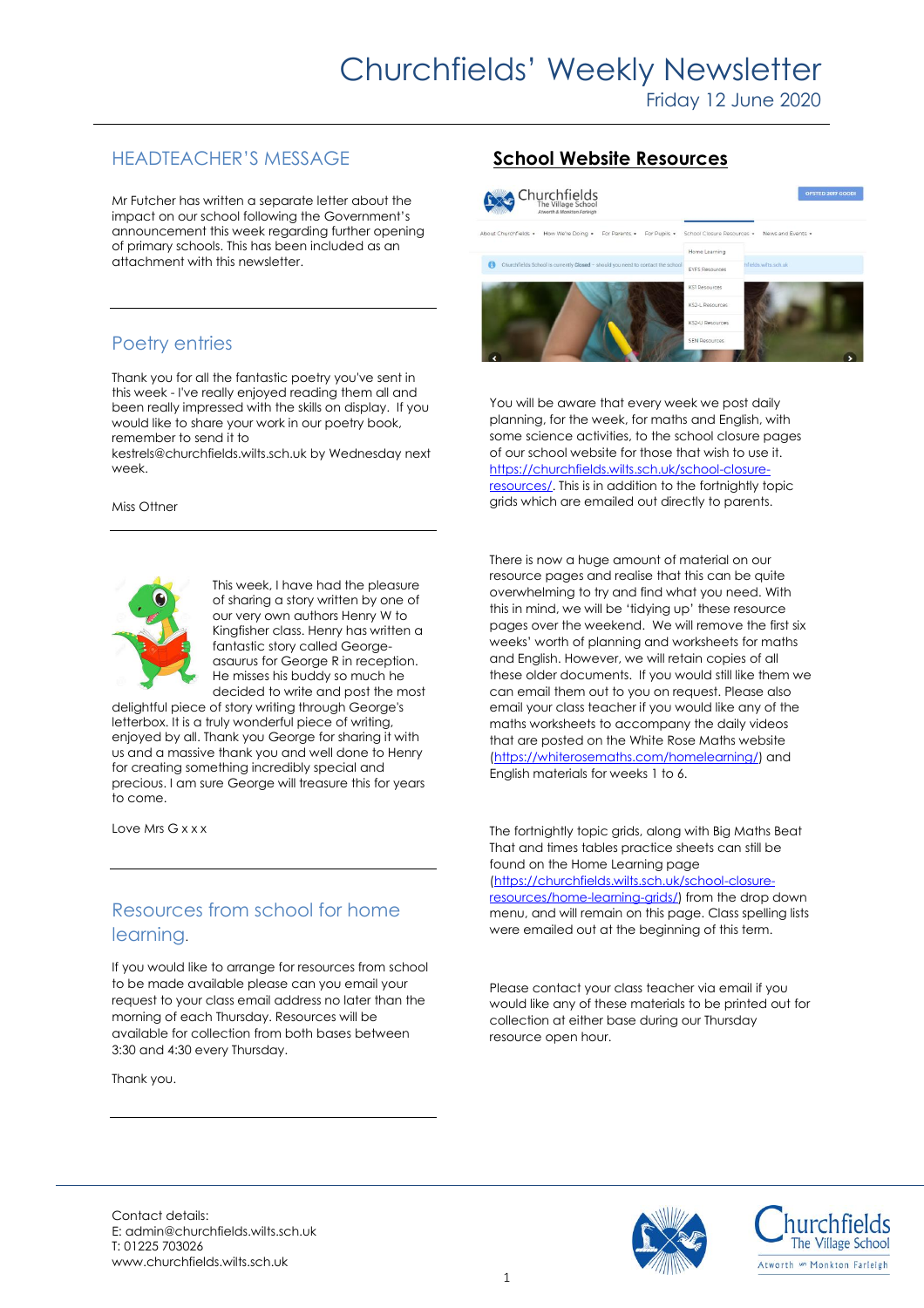## Class News Roundup

#### Kingfisher Class

Wow. I have been absolutely blown away by Kingfisher class. They have proven themselves to be excellent listeners, great communicators and just a wonderful group to be with. This week we have written poetry, researched and drawn polar bears, read the Princess and the Wizard, written spells (helping us to add totals to 20)explored doubling and halving, investigated the school grounds looking for signs of wildlife, the list goes on and on. I couldn't be more proud of all that these children have achieved. Such superstars. Well done! I have also received wonderful examples of learning taking place at home. The children have explored nature and used lots and lots of the resources on our website. Well done to the lovely parents supporting their little ones at home, you are doing a fabulous job and I can't wait to see you all soon.

Love Mrs G x x x

#### Woodpecker News

Well, for our little gang in school, like our friends at home, Woodpeckers have become immersed in our polar theme over the past two weeks. We have researched polar animals, created penguin filled icebergs from egg boxes and brushed up on our maths and writing skills. From home we have received exciting news of Blue Peter badges, videos of polar news reports, icy experiments, beautiful poems about the Northern Lights, finger painted penguins and lots of news from your gardens. Lots of you are taking part in 30 Days Wild and are creating lovely photo memories together, bird watching, creating raised beds and nesting boxes too - great DIY skills! Finally, we are so pleased that Woodpeckers continue to READ! READ! READ! Well done all of you!

Nightingale class have been working super hard at home as well and a big thank you needs to go to the parents who are continuing to support learning from afar. I've seen some fantastic arctic art this week and the polar topic has clearly been a big hit! I've been hearing of lots of reading happening at home and children moving on to exciting chapter books, which is music to my ears! Keep sending photos as it's so wonderful to see what you are doing.

Miss Connelly

Kestrels have enjoyed our Polar Regions grids and I've had some fantastic work sent through on the email. Particular favourites have been the polar bear art, beautifully-presented penguin maths (they know the way to my heart!) and lots of science investigations into melting ice with some surprising conclusions. In school the Year 6s have been focusing on transition and discovered Malala Yousafzai's incredible story - we hope to have some work to share next week. We've also been looking at financial education and exploring children's savings accounts as well as enjoying some polar artwork, maths and French.

Robin class have been super busy this week. We've been creating a wonderful story together about a penguin who finds himself alone in the Antarctic and goes on an adventure. We created some wonderful art based on the Northern Lights and were mesmerized by how beautiful it must be to see this strange phenomenon. The birds have been tucking into the bird feeders we made and we've been checking every day to see if our sunflowers have germinated! No shoots yet but hopefully next week we will see some emerging. Miss Connelly

### Falcon Class

In class we have been taking part in the big bug hunt and produced PowerPoints on ants and woodlice, which had facts and photographs they had taken.



What a fantastic smiley Penguin (and Arthur). Was so lovely to receive this as part of his home learning.

Please keep sharing your home learning activities via your class email, we really do love to know what you are doing.





Contact details: E: admin@churchfields.wilts.sch.uk T: 01225 703026 www.churchfields.wilts.sch.uk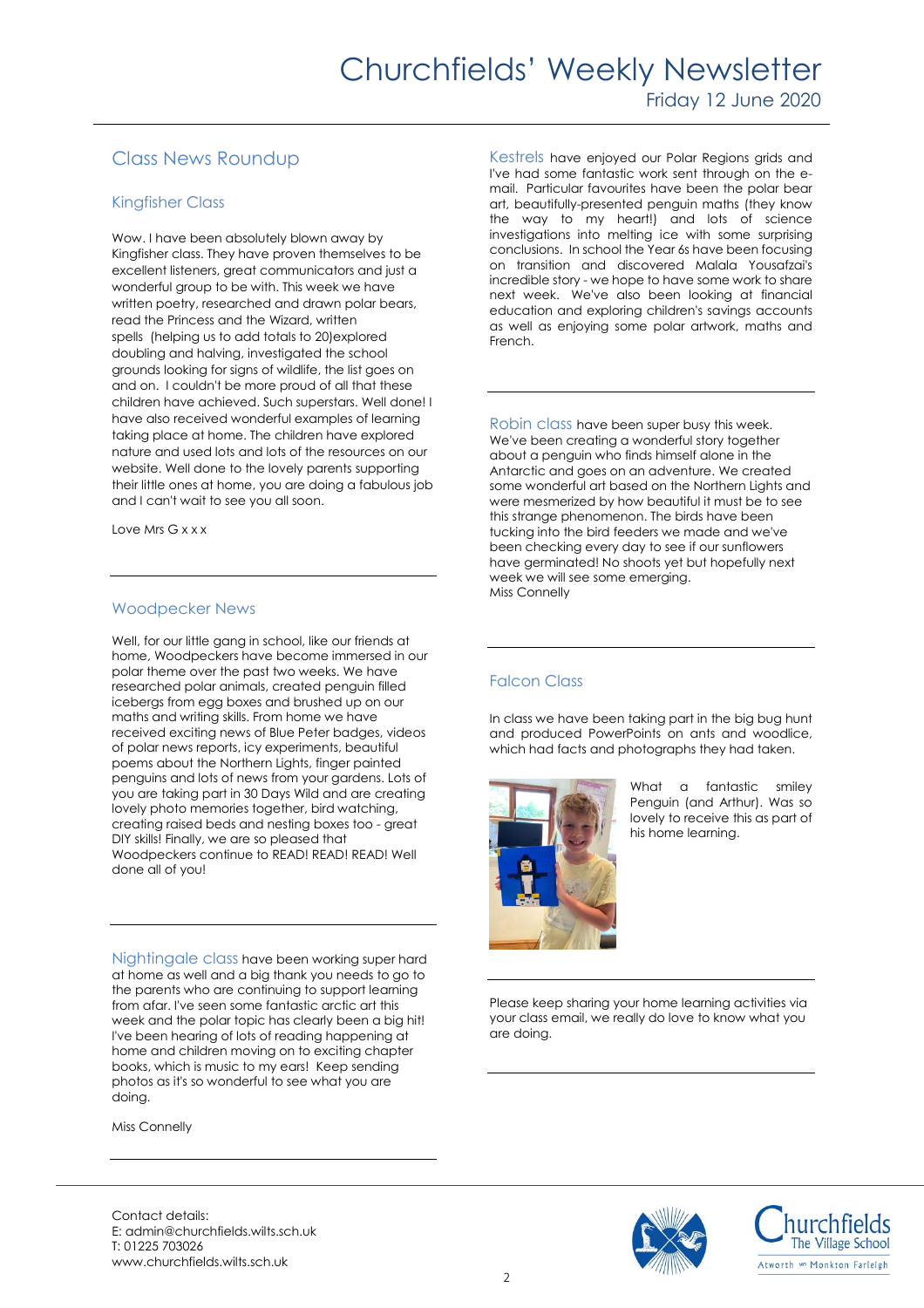

## TUESDAY 16<sup>th</sup> JUNE

We have seen some absolutely fantastic Science learning going on in your homes over the lockdown period and it would be fantastic if you could share it as part of this year's Great Science Share. Follow the links below for how to share and please #churchfieldsthevillageschool too.

https://www.greatscienceshare.org/getinvolved2020#get-involved2020

The campaign is special because you share your scientific questions and investigations with each other all over the world! Here's how to do it...

Upload a photograph, Word file, PowerPoint slide or film. You can include yourself on the upload or just the text or image. It's up to you.

Post a message on Twitter - tag @GreatSciShare and use the hash tags #GreatSciShare and #ScienceFromHome

OR Post a message on Facebook - tag in @greatscishare4schools and use the hashtags #GreatSciShare and #ScienceFromHome

As well as sharing there are some live lessons too on the day!



And for all you badge collectors out there a very special enamel badge to send for:

Receive your FREE enamel Super Scientist pin badge by sharing the science that has fascinated you.

Visit The GSS website for more information.